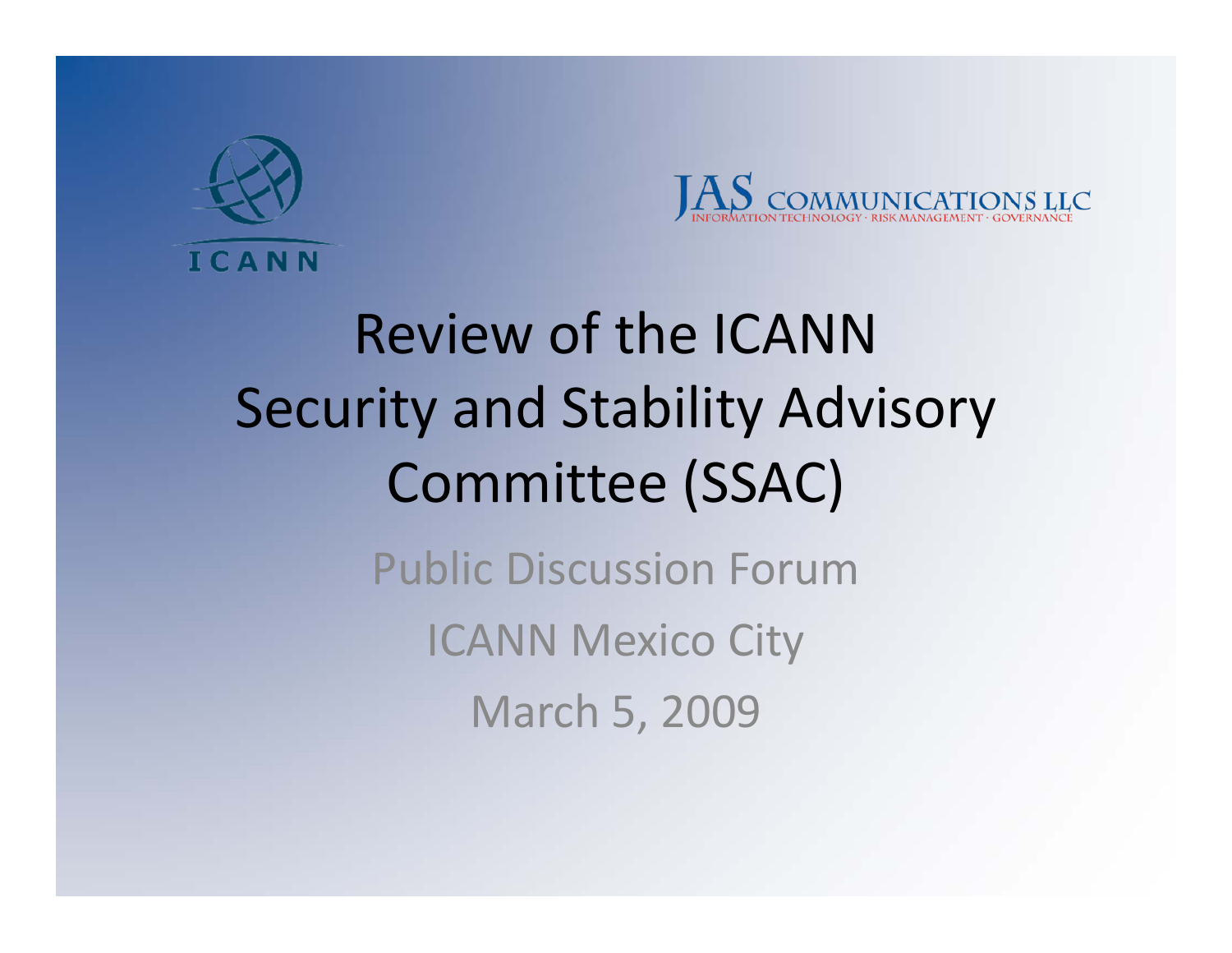#### Background and Status

- Review of ICANN bodies mandated in bylaws
- JAS selected to perform external review prior to Cairo meeting (November, 2008)
- Public Draft released February 16
- Final report from JAS due March 30
- Board Working Group takes it from there

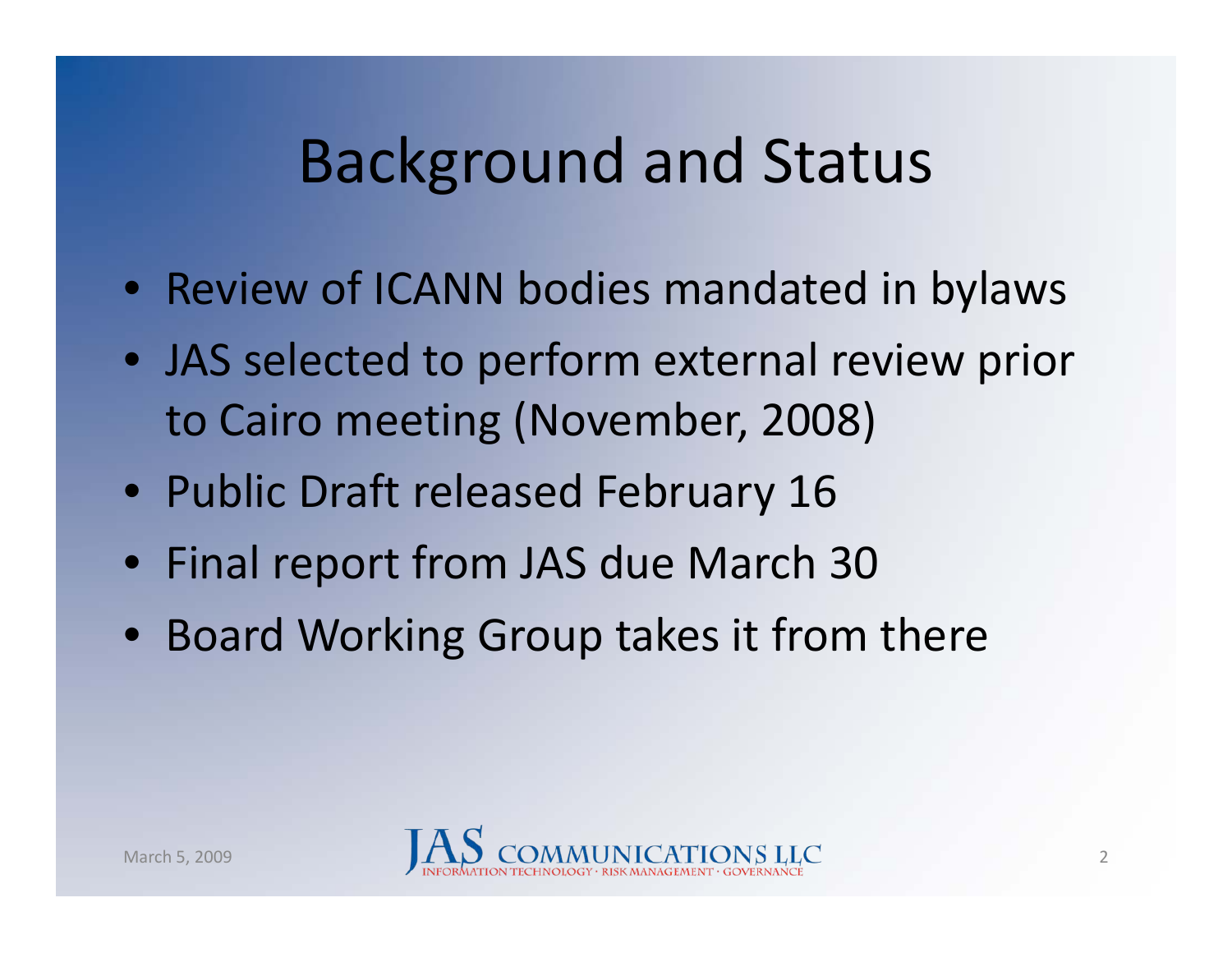## Methodology

- Qualitative data collection through interviews, emails, and written feedback (n=40)
- Quantitative data collection using survey instrument (n~22)
- 57 distinct individuals (anonymous caveat)
- Wide solicitation for feedback
	- ICANN email lists
	- –"Marketing" presentations in Cairo
	- –Referrals, research, existing contacts, etc.

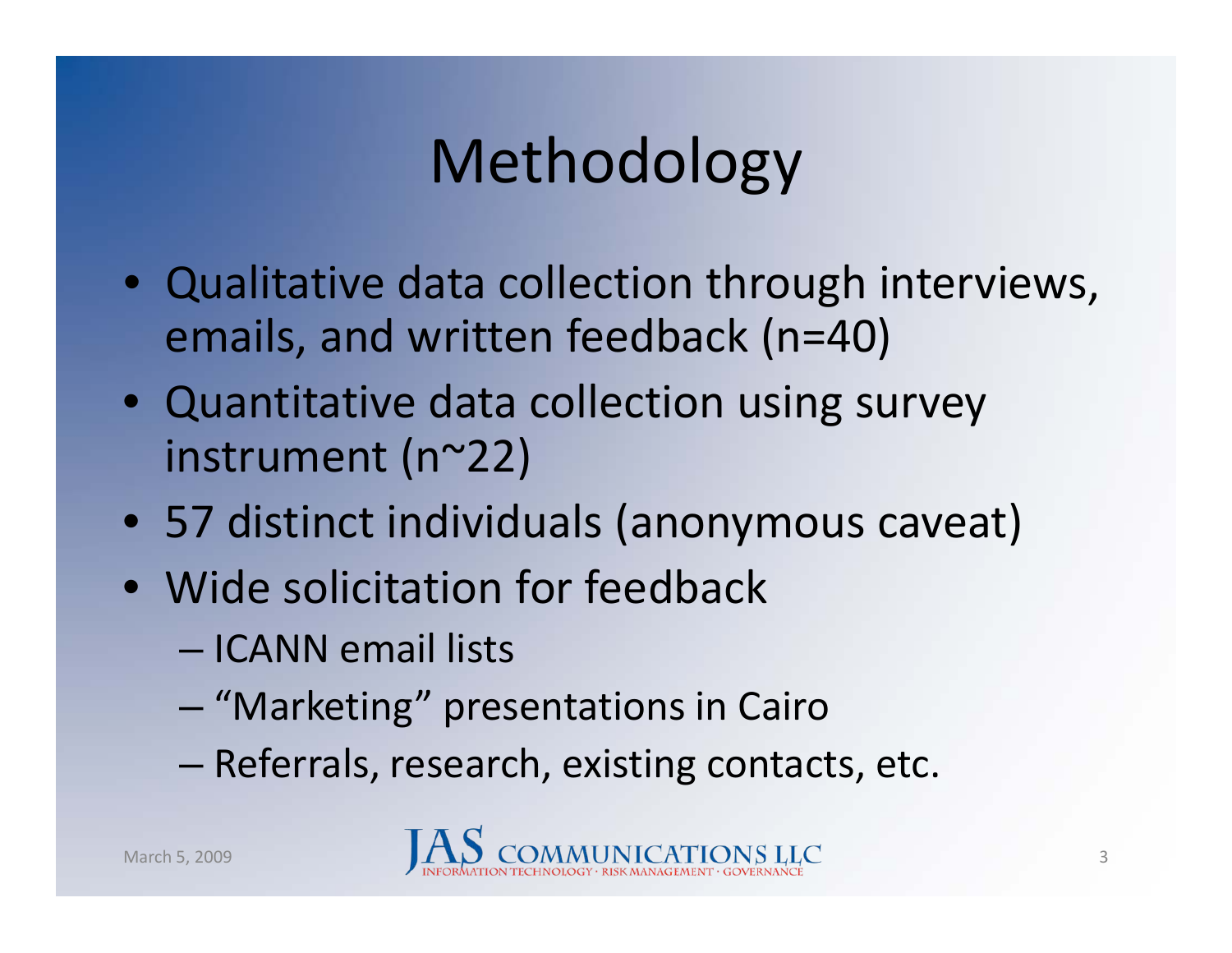## Methodology

- Limited scope of JAS review presupposed
	- Current ICANN
	- Current ICANN Bylaws
- Set baseline in first SSAC review
	- Some recommendations are reaffirmations
	- Not all recommendations = change

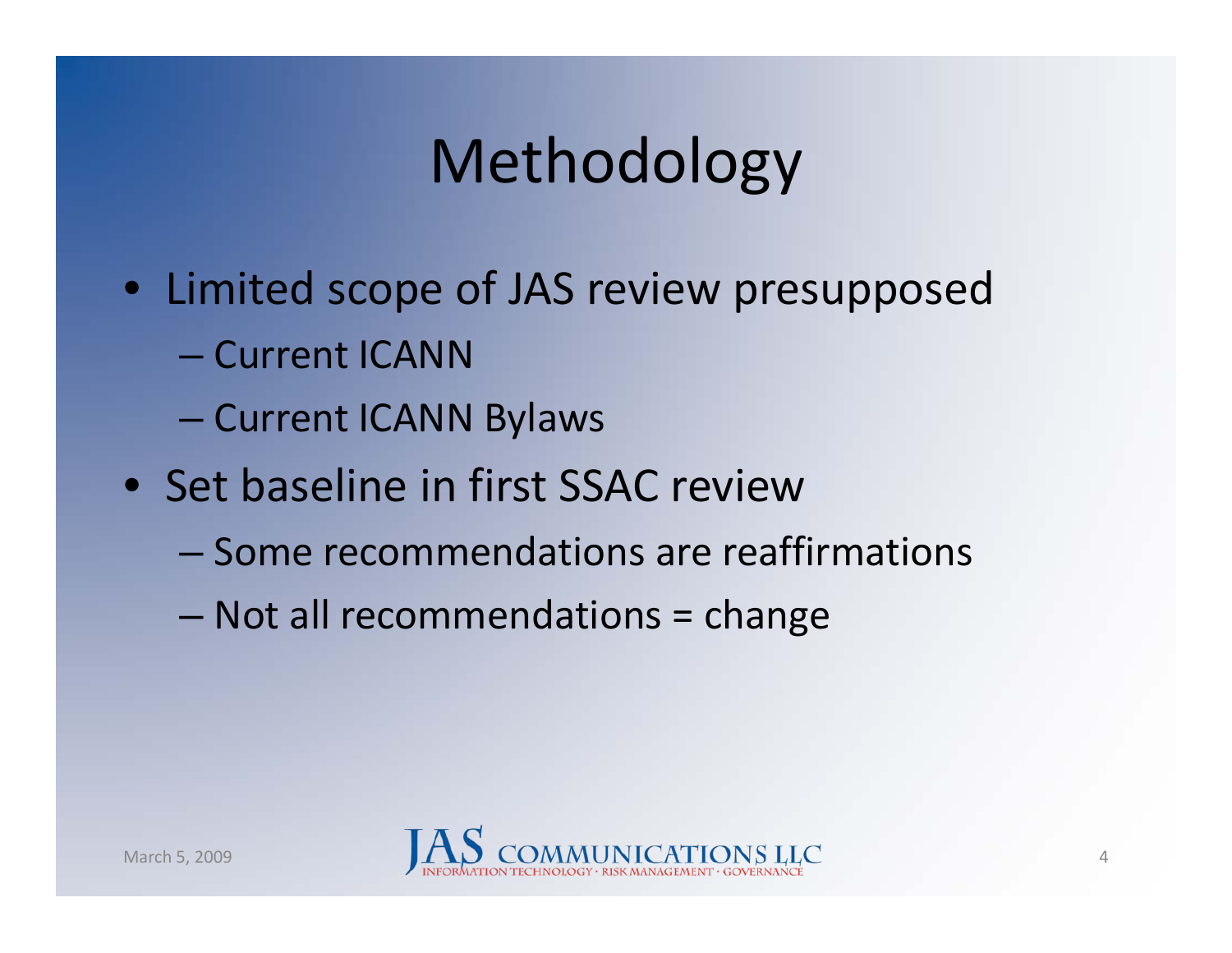**Overview** 

- Little controversy overall
	- High quality work products
	- Populated by respected experts
	- SSAC highly tied to current Chair
	- Lack of mission clarity
	- Advice technically focused
	- Discomfort around lack of process/transparency
	- Distracting FUD around "conflicts of interest"
- Quantitative data support qualitative observations

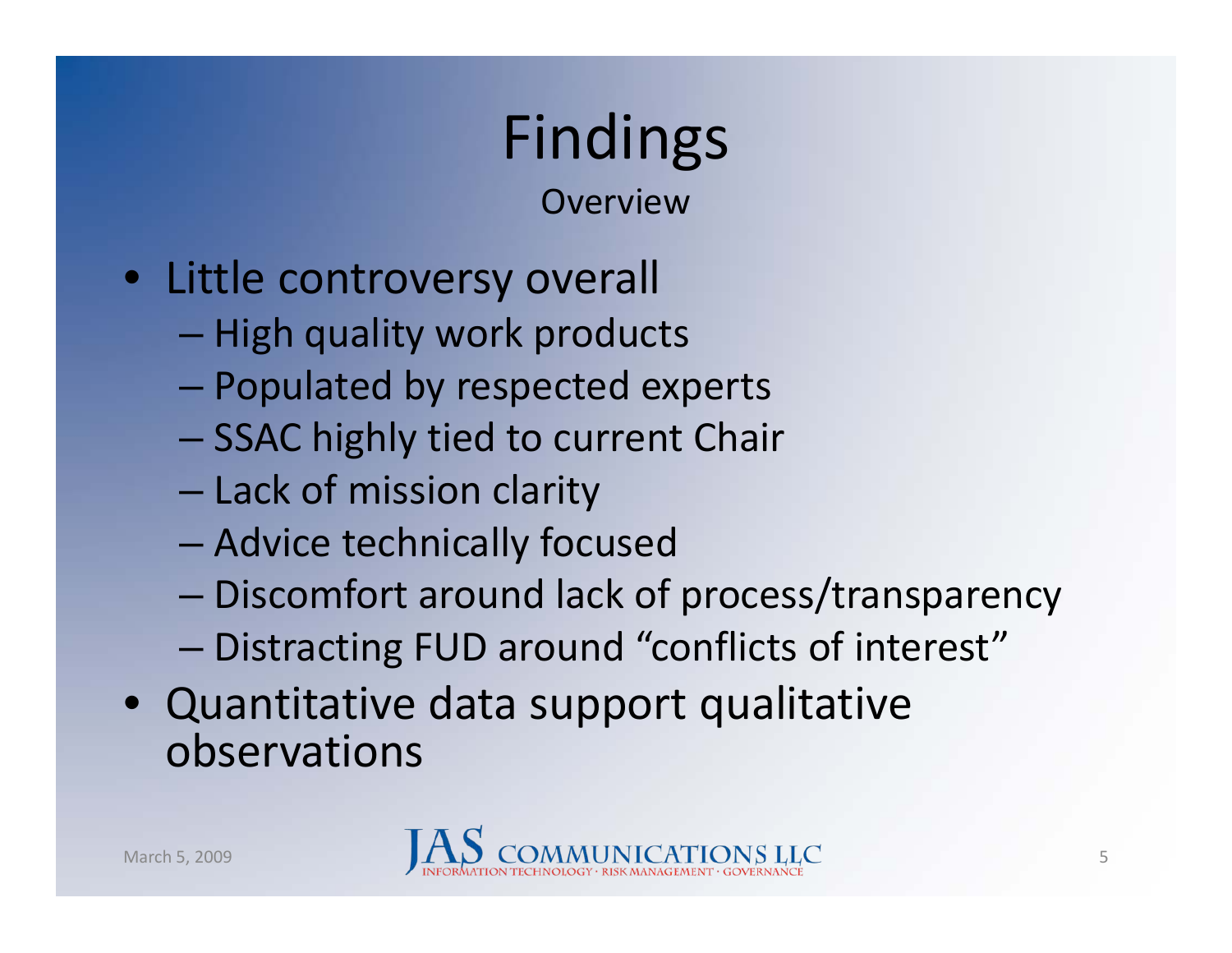Mandate and Guidance

- Charter extremely broad and subject to interpretation
- Largely self directed
	- Current events
	- $-$  Topics of interest to SSAC Members
- Six "Task Areas" defined in SSAC Charter
	- SSAC largely acts within the spirit of the Charter

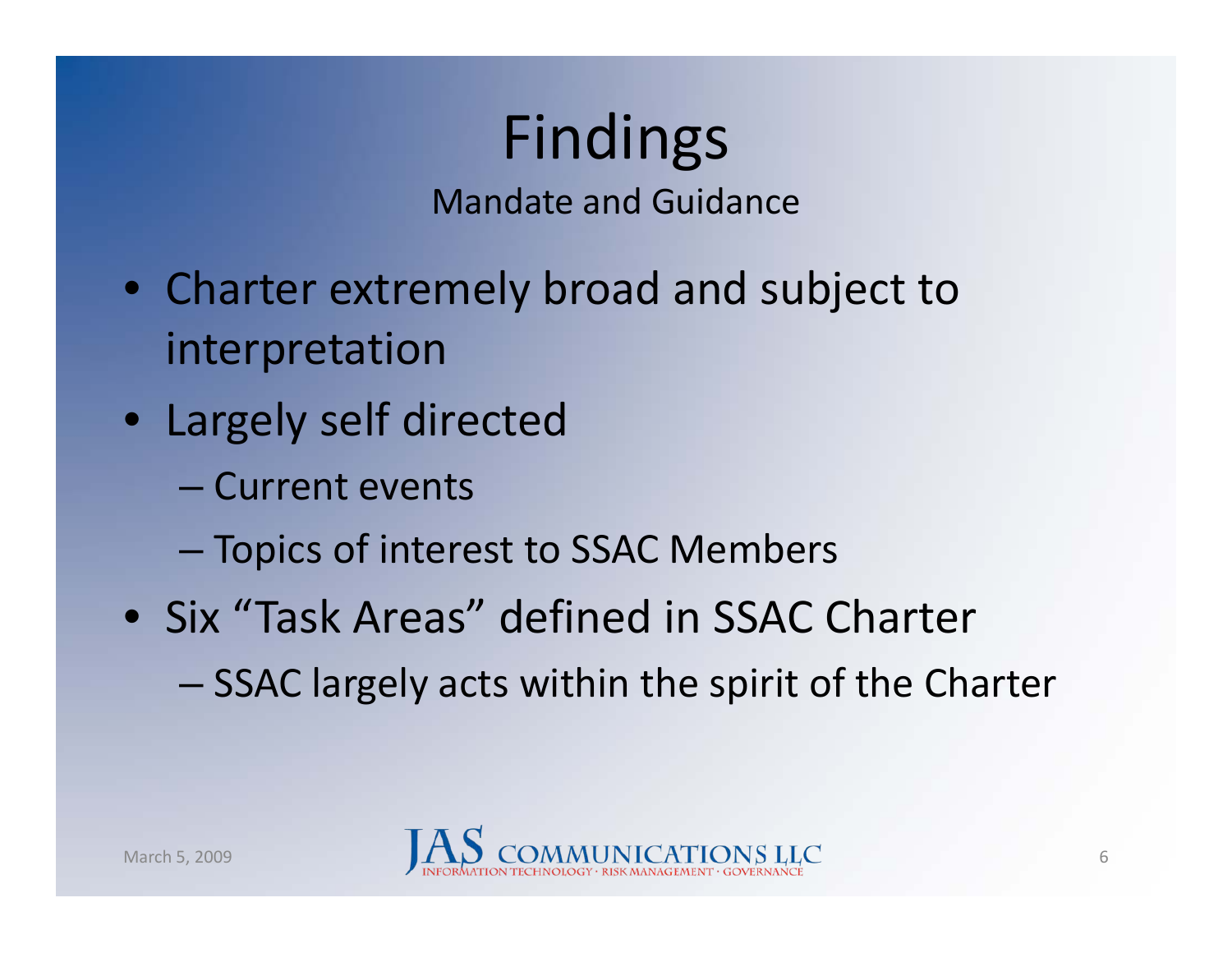Mandate and Guidance

- Lack of clarity as to who SSAC should serve
	- The Board?
	- ICANN Bodies?
	- Contracted Parties?
	- The Public?
	- A "Watchdog" function?
- Lack of clarity re: SSAC's "independence" from ICANN

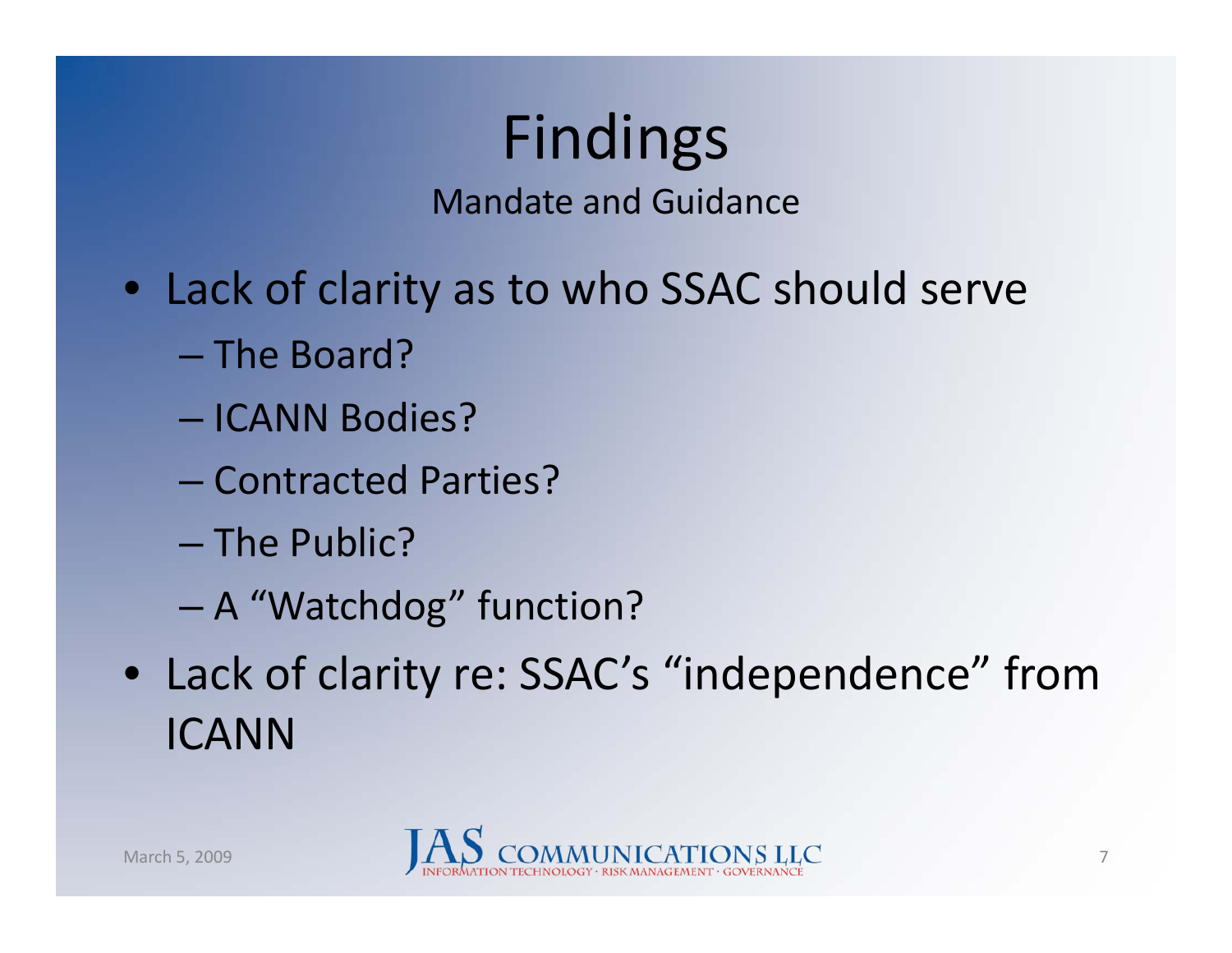SSAC Internal Processes

- Little formality
	- Members added/removed by Board acting on recommendations by SSAC Chair
	- No process for filling appointed/leadership positions
	- No process for tasking, work product release, or use of the SSAC brand
	- Process highly dependent on Chair's discretion
	- Best communication channels are informal (particularly Chair)
	- SSAC web site out of date

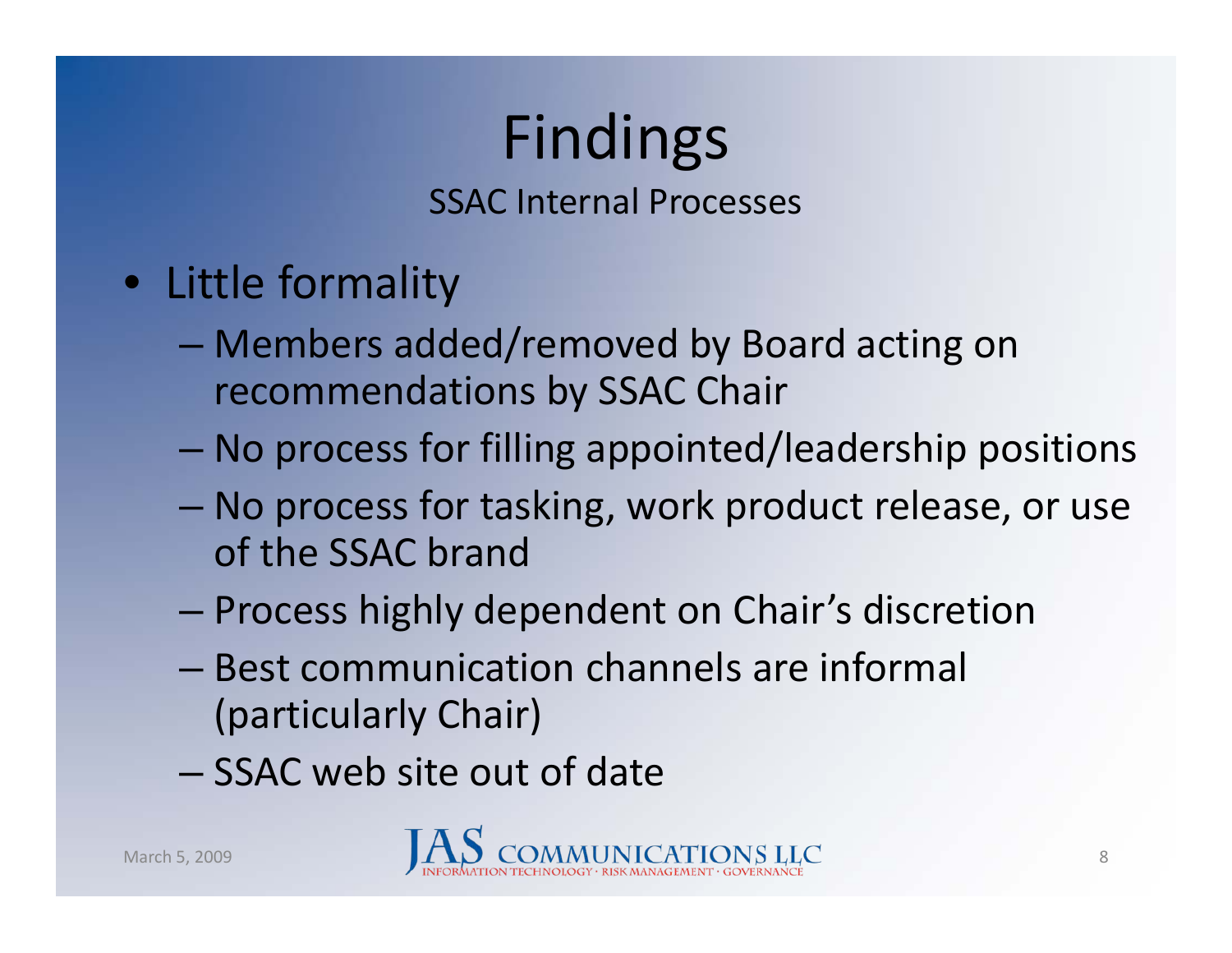SSAC Internal Processes

- Collegial, consensus‐building environment
	- Disagreements resolved through discussion, informal majority
	- – Conflicts of interest and confidentiality not addressed overtly

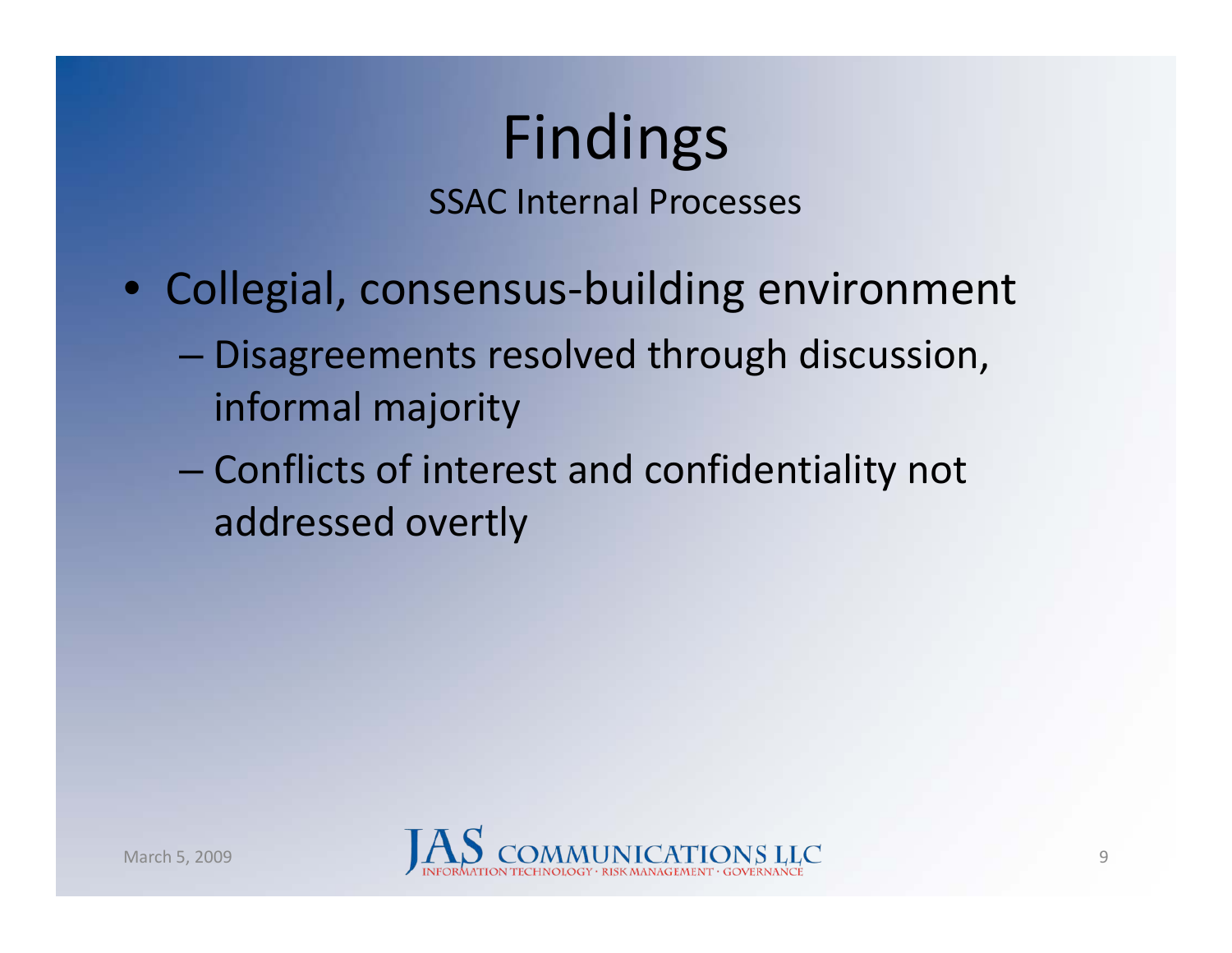Overview

- Maintain SSAC as a distinct Advisory Committee to the fiduciary Board
	- Support Board's fiduciary role
	- Provide valuable work products to the Community
- Increase formality
	- Sustainable through leadership turnover
	- "Sunlight is the best disinfectant" re: conflicts
	- Protect the valuable SSAC brand
	- Provide a wide range of advice/opinions
	- – $-$  Protect the "defensibility" of SSAC output

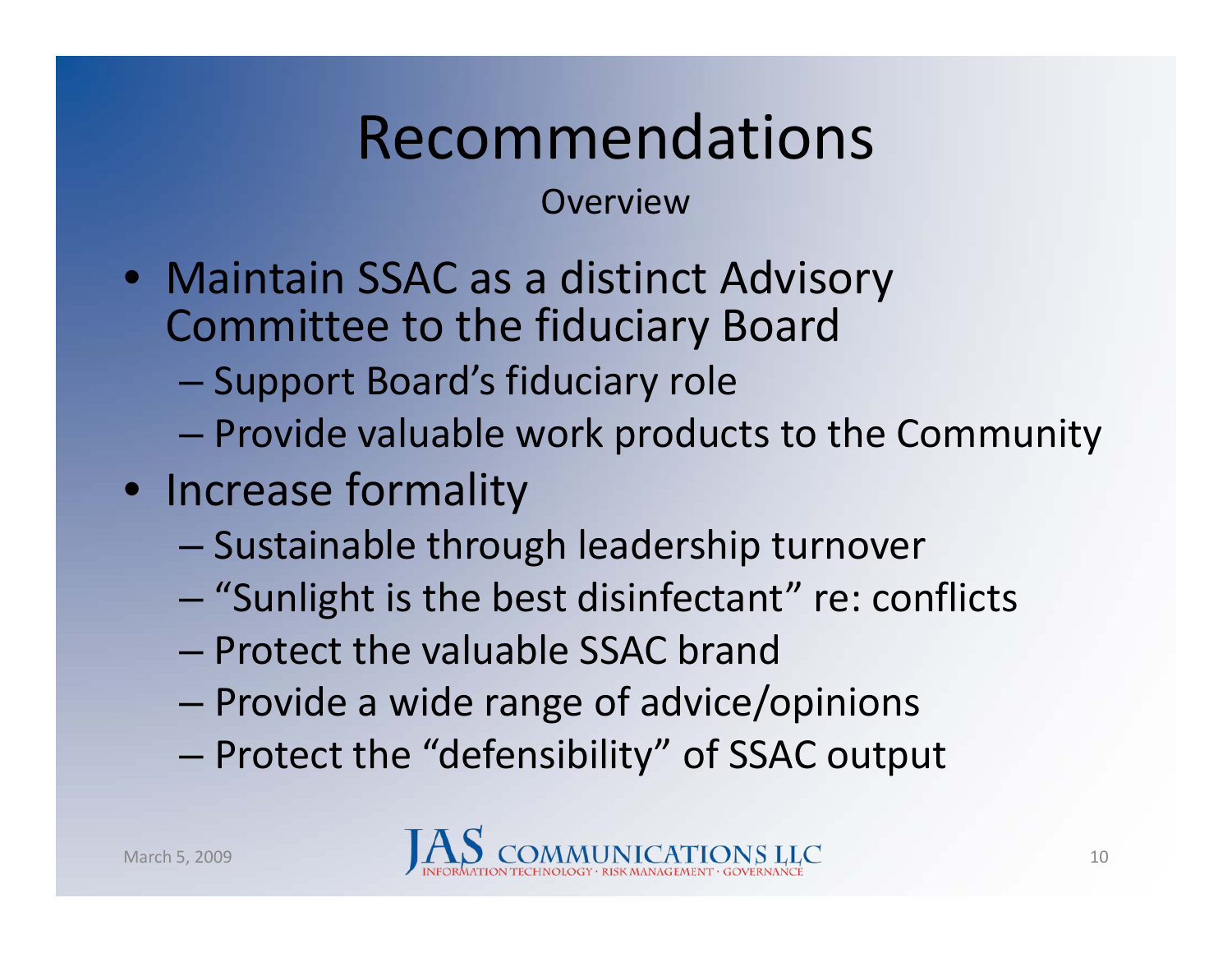Overview

- Clarify controversial aspects of Charter
	- $-$  "Independence" from ICANN
	- ICANN operational audit
	- Watchdog function
- SSAC annual planning process
	- –Publish annual syllabus of planned activities
	- $-$  Improve internal and external coordination
	- Allocate resources for projects
	- Potentially create project workgroups supported with temporary agreements / access to data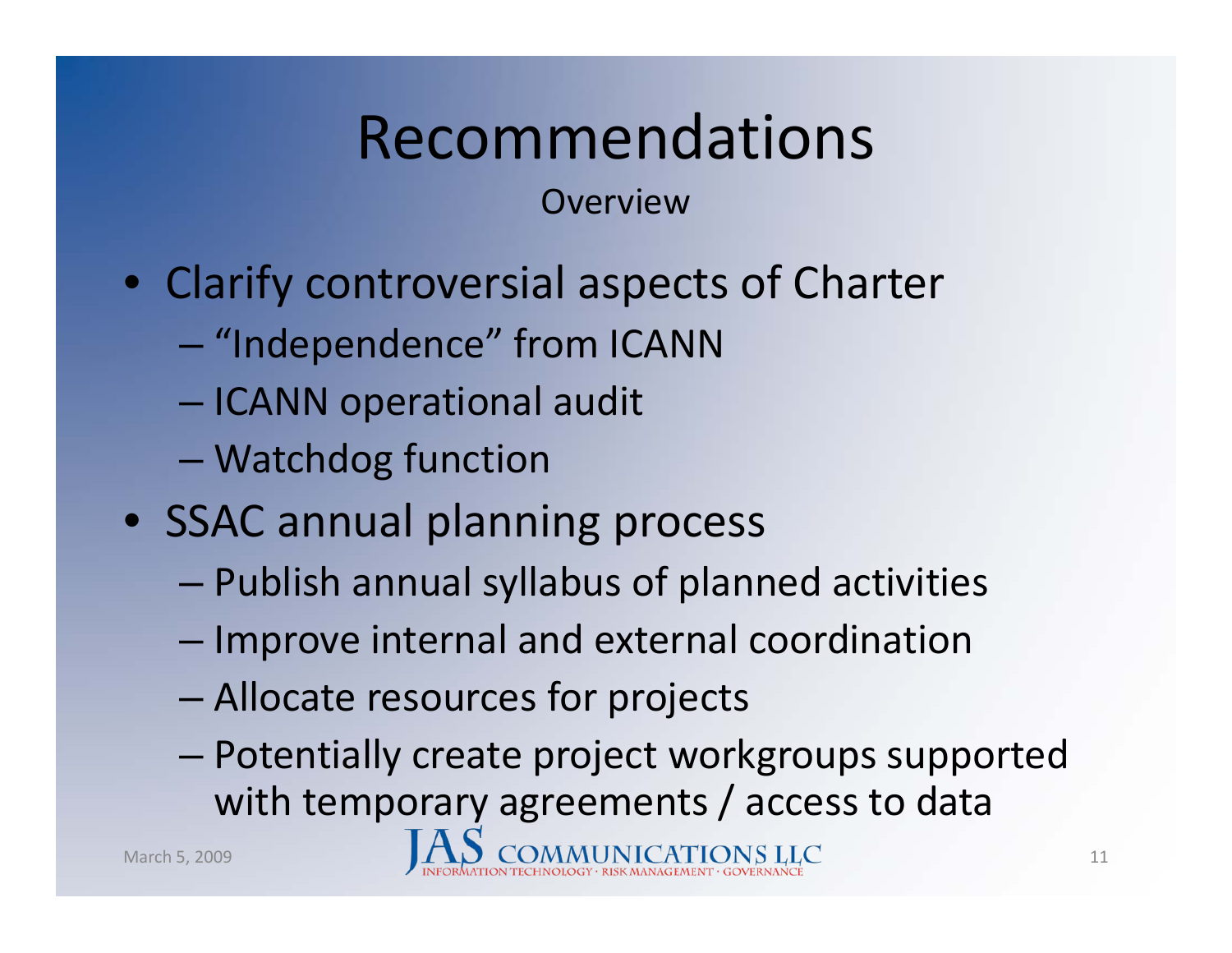#### Maintain SSAC as a Board Advisory Committee



- Board Level Bodies are not to be taken lightly
- SSAC provides valuable scientific advice on an issue central to ICANN's Mission

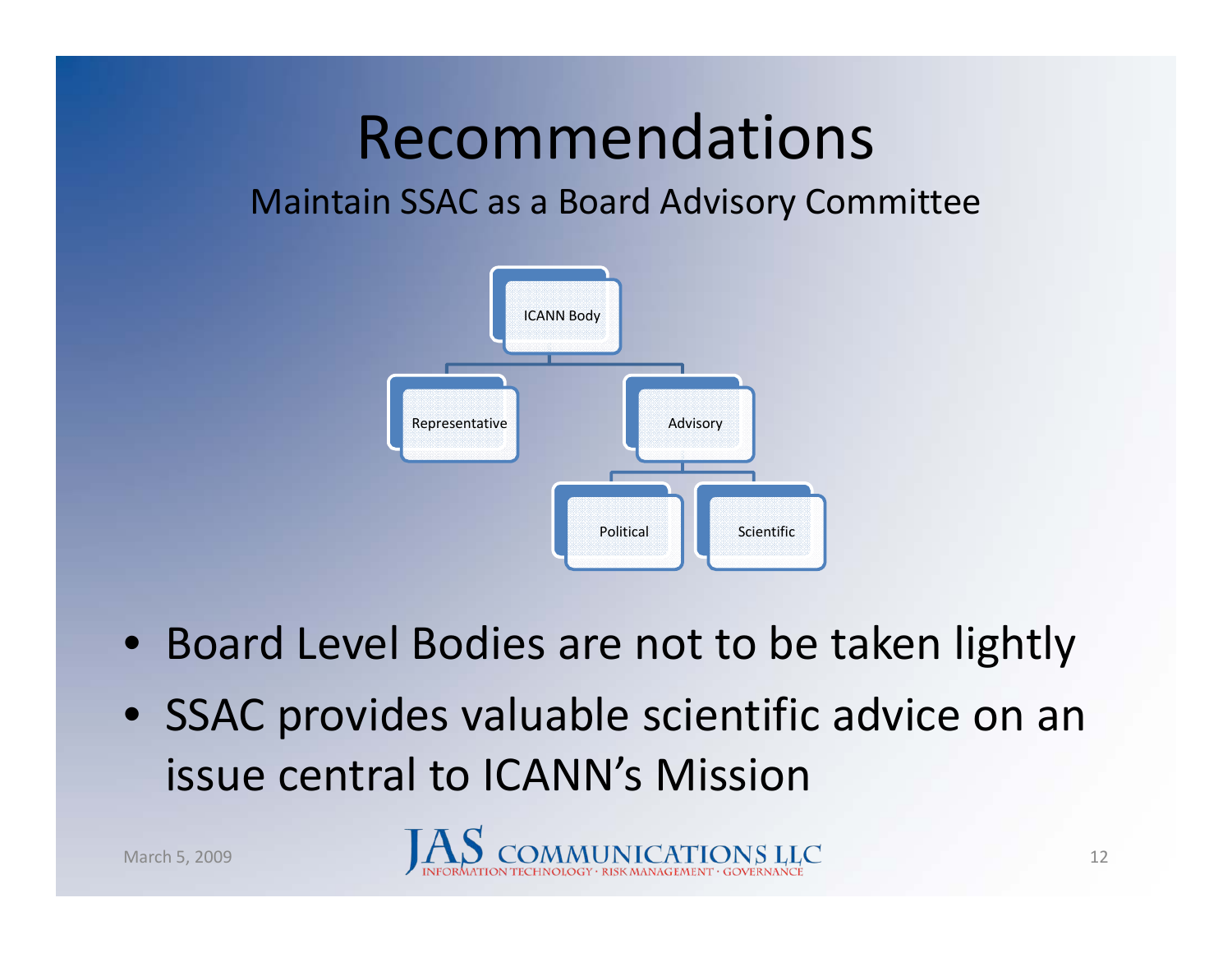Maintain SSAC as a Board Advisory Committee

- Security and Stability are central to what ICANN is and what ICANN does
- SSAC provides expert advice not otherwise available to the Board and to the Community
- Respected source of apolitical scientific analysis
- Alternatives analyzed and dismissed
	- Disband SSAC
	- –Move SSAC to Management
	- Combine SSAC and RSSAC

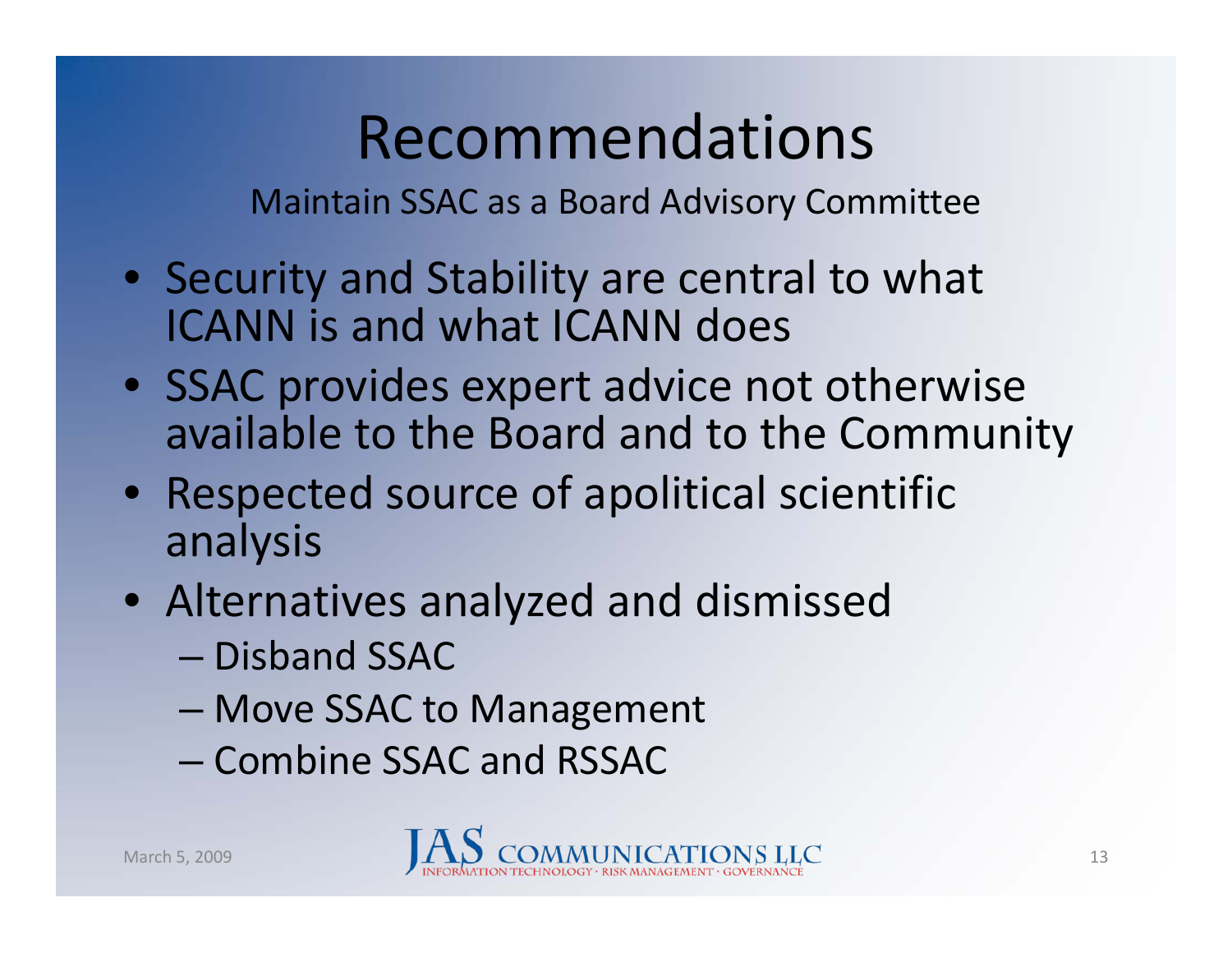Increase Formality

- Address Conflicts and Confidentiality overtly
	- Publish default confidentiality policy
	- Publish conflict disclosures for SSAC members
	- $-$  Include Dissents/Recusals in every work product
- Preserve SSAC brand
	- Formal votes prior to public release of work products
	- Control SSAC brand use in presentations, etc

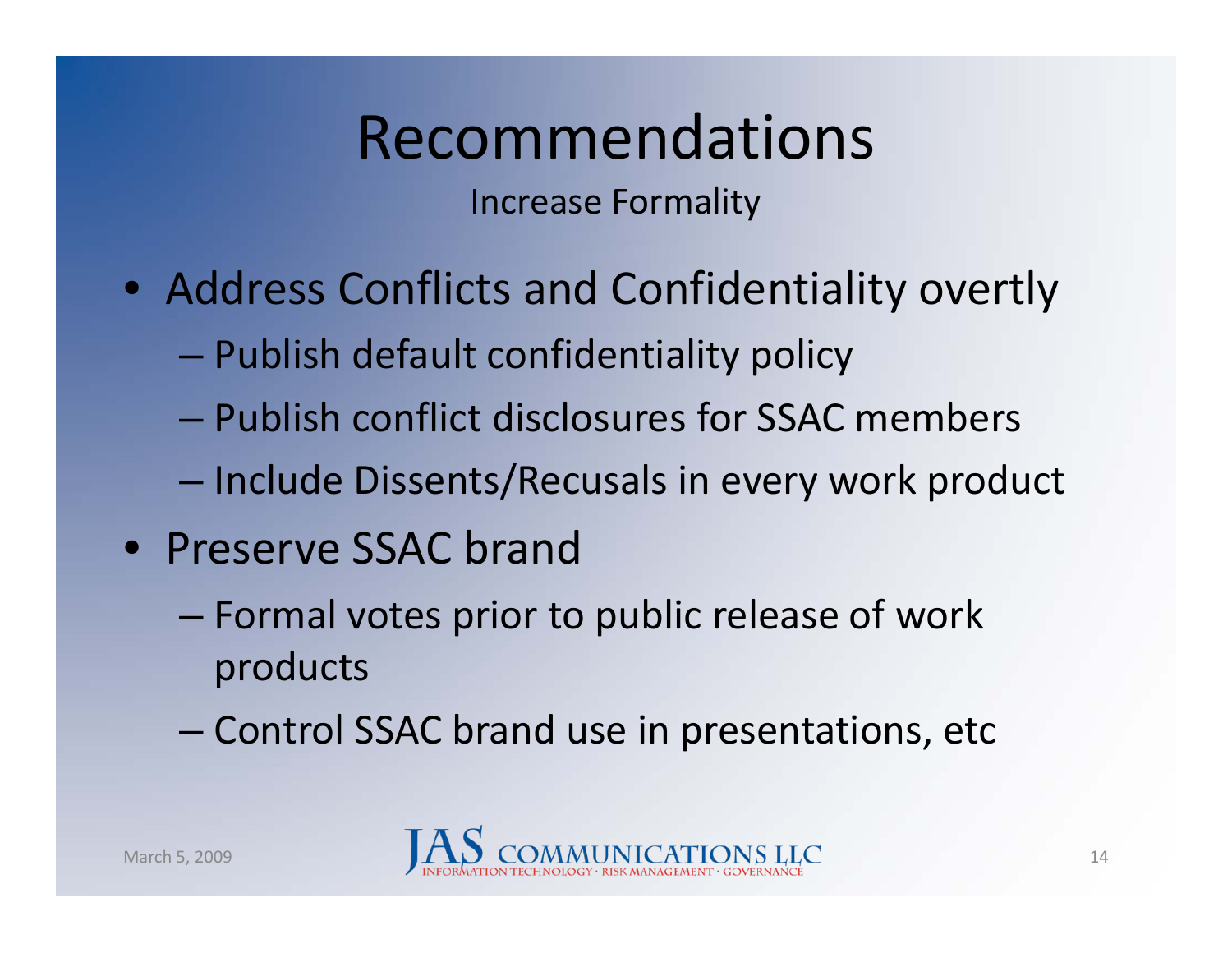Increase Formality

- Process transparency
	- Membership appointments/performance/removal
	- Meeting agendas and minutes
	- Defensible when challenged
- Maintain appropriate rules given size
	- –Achievable quorum
	- Support (not hinder) transparency
	- Trade ‐off between size, available expertise/time/talent, and process overhead

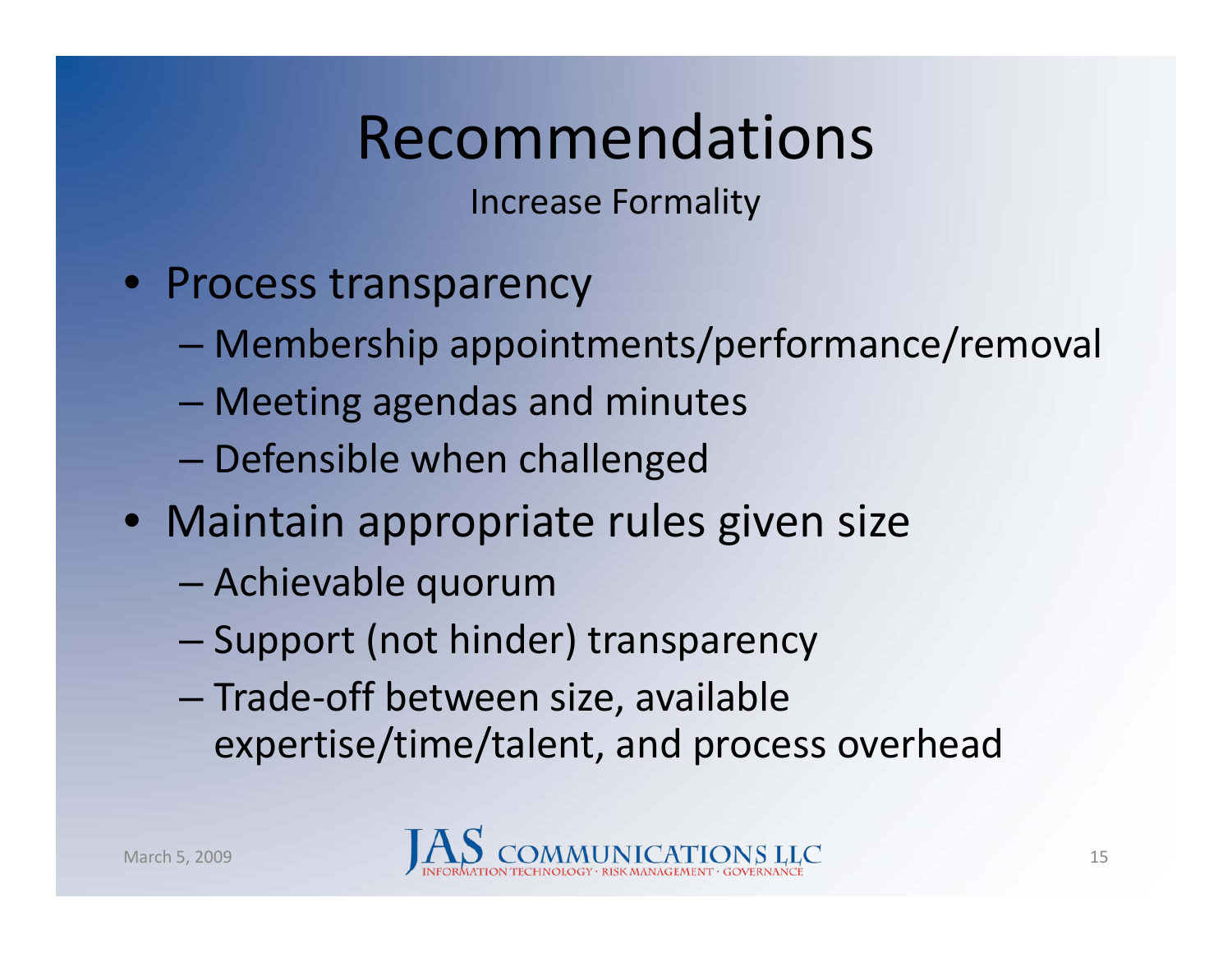Increase Formality

- Separate Chair and Liaison Role
	- Currently not required to be distinct individuals
	- Role of Chair and Liaison different
	- Best advice given through informal relationships
	- Be sensitive to volunteer workload

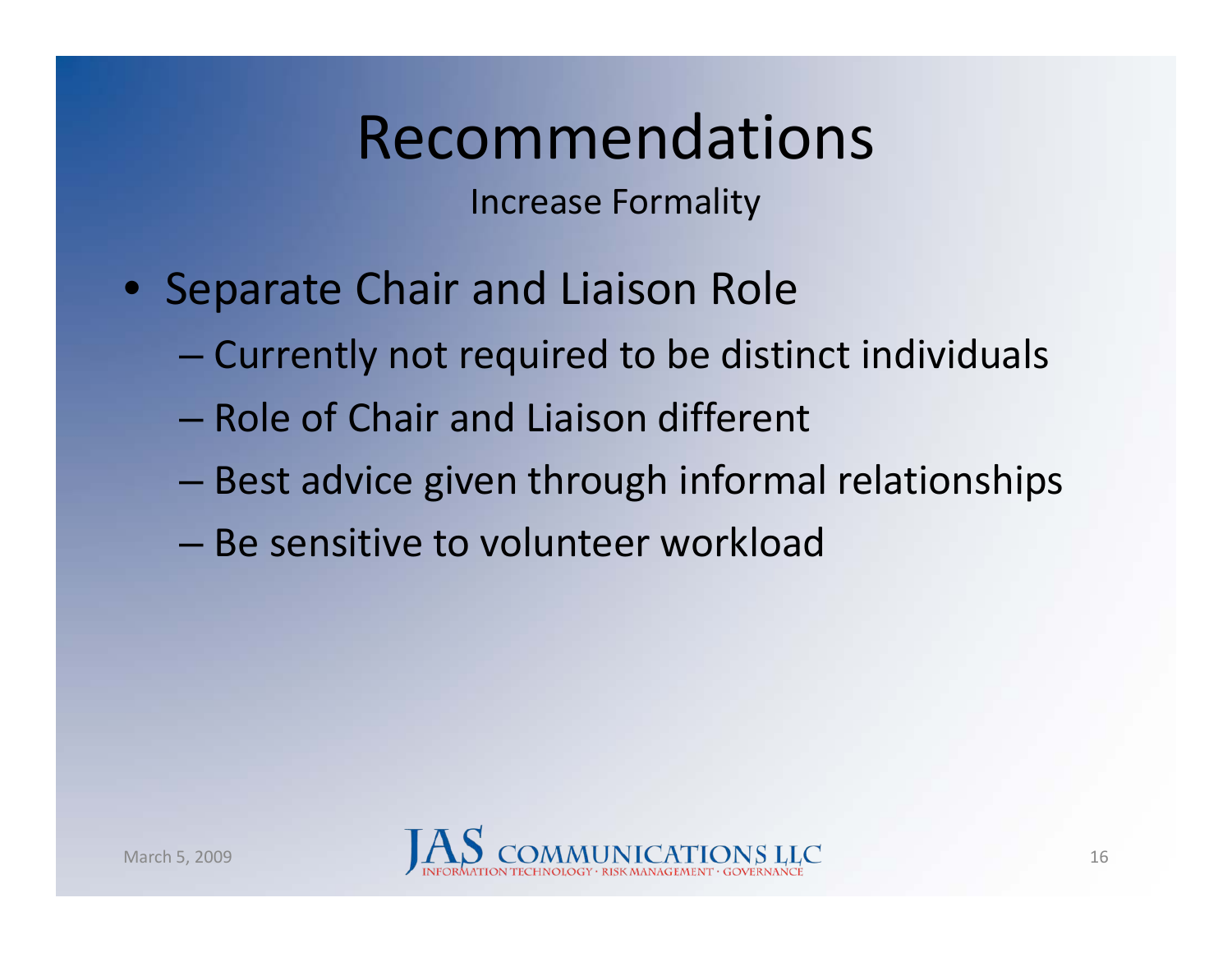Clarify Charter

- Dual role requires delicate balance
	- Advising the Board
	- Advising the Public
	- What happens when these conflict?
	- Direction and communication paths are critical
- Not the right body to audit ICANN operations
	- Within Board's Duty of Care to audit management
	- Must be completed with the accountability of contracts, timelines, etc.

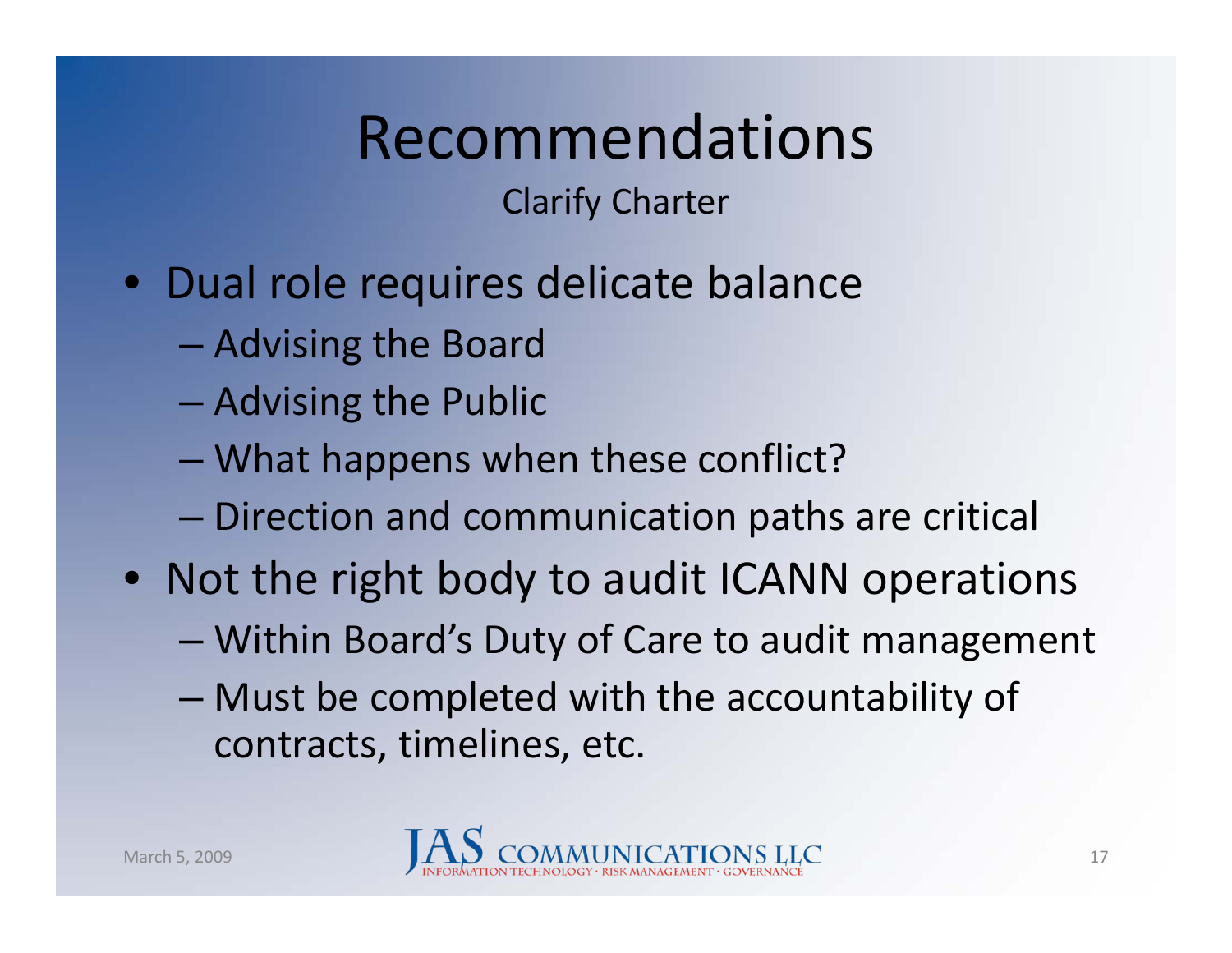#### Clarify Charter

- SSAC cannot be a "watchdog"
	- Inappropriate for a Board Advisory Committee
	- Taints perceived quality of advice
	- Undermines valuable relationships with Board and Management
	- – $-$  Existing processes in place for dispute resolution
	- –Duplicates efforts of truly external "watchdogs"
	- –— SSAC Members are (of course) free to act in their individual capacities

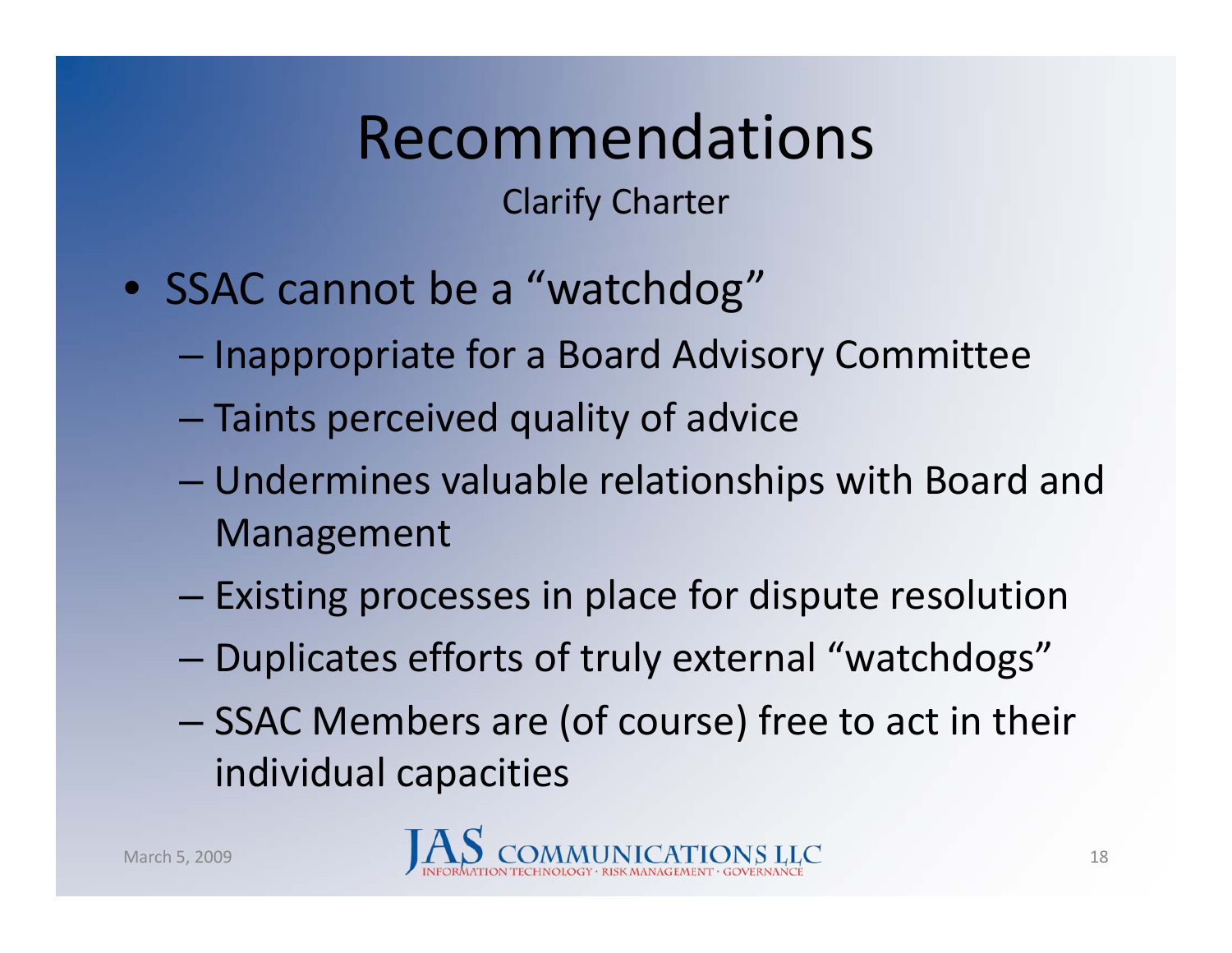SSAC Annual Plan

- Improve coordination with
	- ICANN Board, SOs, ACs, Management and Staff — IETF, IAB, DNS-OARC, etc.
- Published syllabus increases transparency
- Opens discussion about resourcing specific projects with dollars, headcount, data, etc.
- Reduce ongoing planning overhead
- Increase accountability

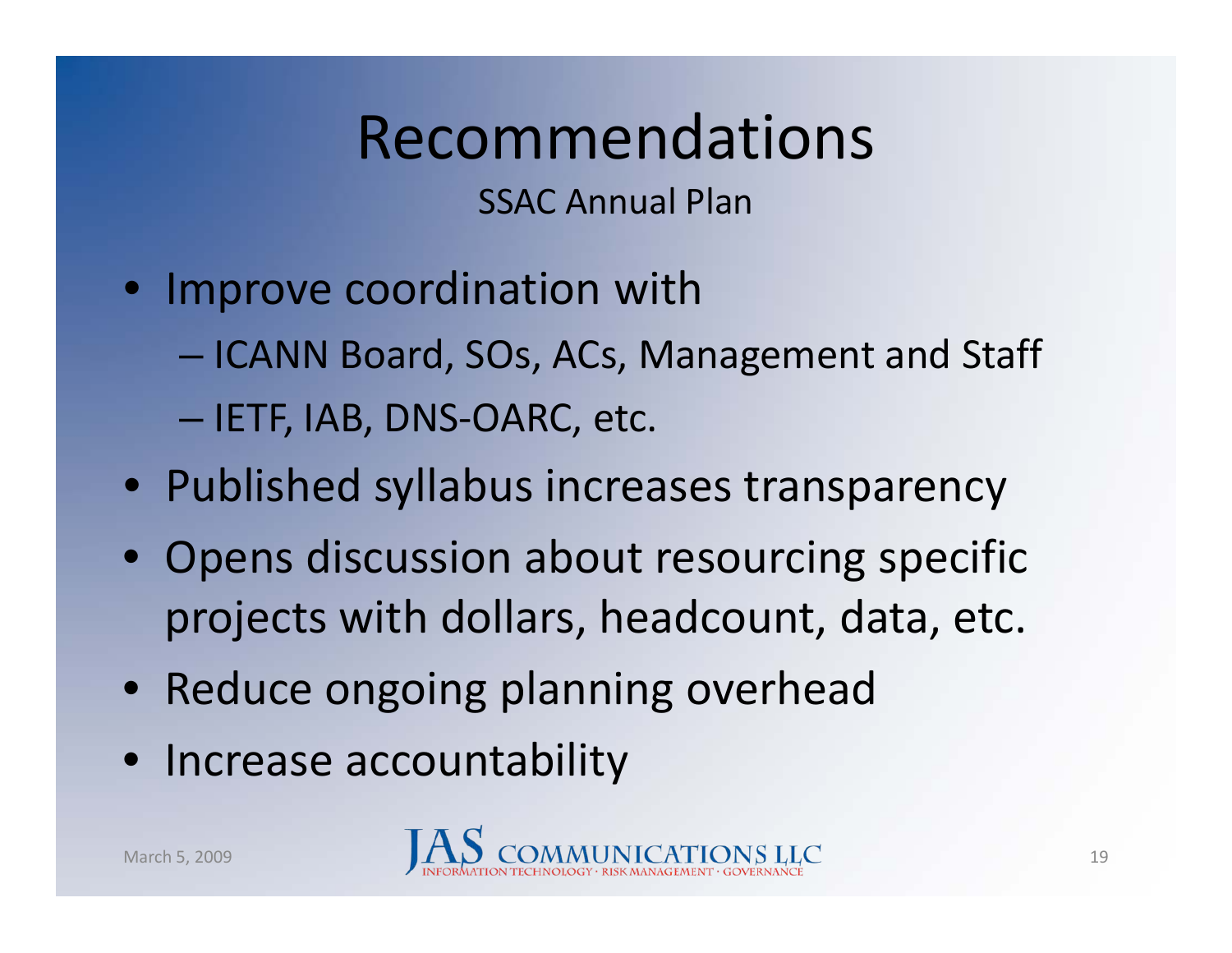#### Next Draft (so far)

- More discussion about SSAC's role in ICANN  $-$  The "null hypothesis"
- Increased clarity around sample sizes and methodology
- Better presentation of quantitative data
- Suggested language for SSAC Charter revisions
- More discussion about annual planning process/syllabus